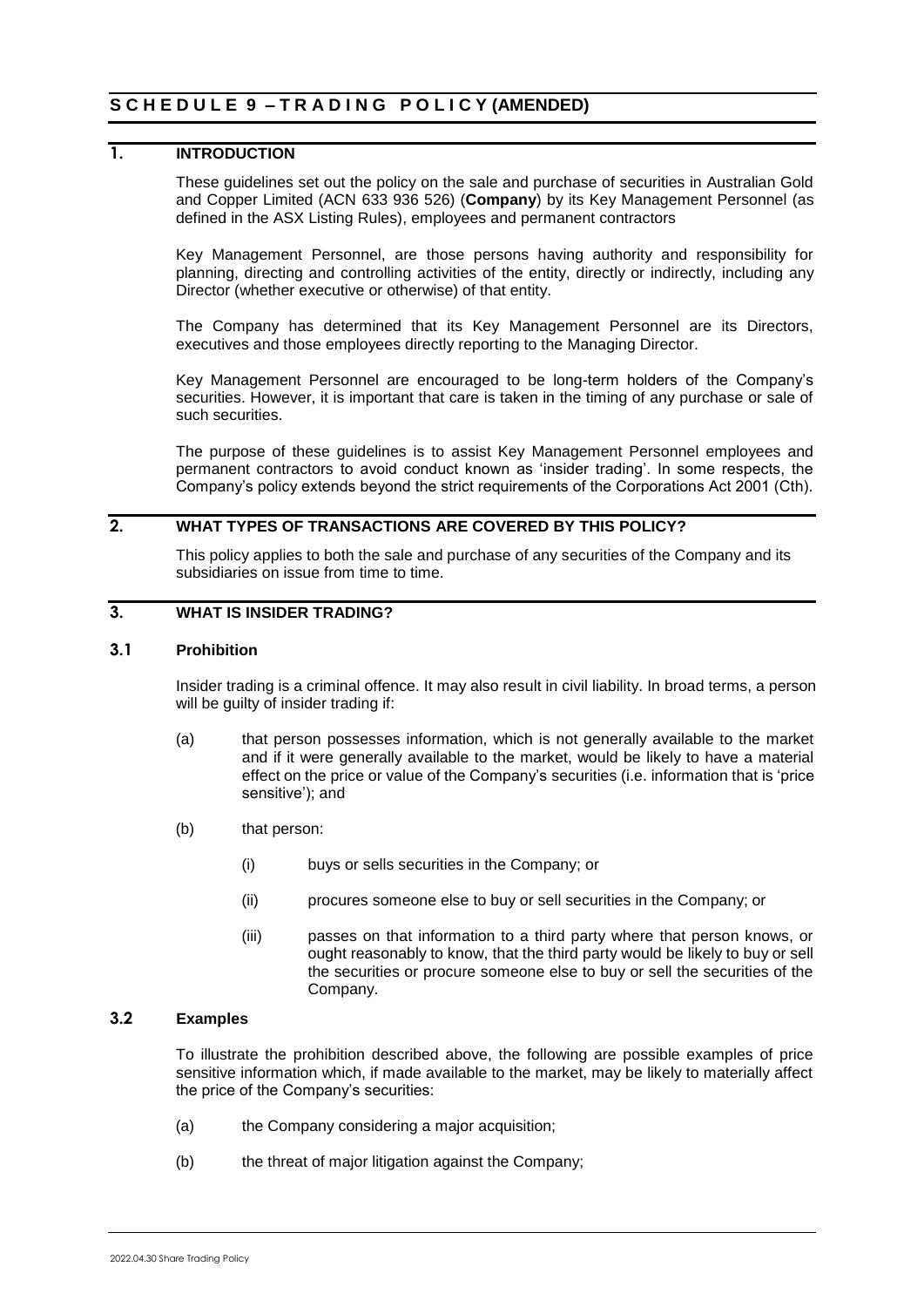- (c) the Company's revenue and profit or loss results materially exceeding (or falling short of) the market's expectations;
- (d) a material change in debt, liquidity or cash flow;
- (e) a significant new development proposal (e.g. new product or technology);
- (f) the grant or loss of a major contract;
- (g) a management or business restructuring proposal;
- (h) a share issue proposal;
- (i) an agreement or option to acquire an interest in a mining tenement, or to enter into a joint venture or farm-in or farm-out arrangement in relation to a mining tenement; and
- (j) significant discoveries, exploration results, or changes in reserve/resource estimates from mining tenements in which the Company has an interest.

### **3.3 Dealing through third parties**

The insider trading prohibition extends to dealings by individuals through nominees, agents or other associates, such as family members, family trusts and family companies (referred to as "**Associates**" in these guidelines).

#### **3.4 Information however obtained**

It does not matter how or where the person obtains the information – it does not have to be obtained from the Company to constitute inside information.

### **3.5 Employee share schemes**

The prohibition does not apply to acquisitions of shares or options by employees made under employee share or option schemes, nor does it apply to the acquisition of shares as a result of the exercise of options under an employee option scheme. However, the prohibition does apply to the sale of shares acquired under an employee share scheme and also to the sale of shares acquired following the exercise of an option granted under an employee option scheme.

## **4. GUIDELINES FOR TRADING IN THE COMPANY'S SECURITIES**

### <span id="page-1-0"></span>**4.1 General rule**

Key Management Personnel, employees and permanent contractors must not, except in exceptional circumstances, deal in securities of the Company during the following periods:

- (a) One week prior to, and 24 hours after the release of the Company's Annual Report;
- (b) One week prior to, and 24 hours after the release of the Half Year Report of the Company; and
- (c) One week prior to, and 24 hours after the release of the Company's quarterly reports (if applicable),

(together the **Closed Periods**).

The Company may at its discretion vary this rule in relation to a particular Closed Period by general announcement to all Key Management Personnel, employees and permanent contractors either before or during the Closed Periods. However, if a Key Management Personnel, employee or permanent contractor is in possession of price sensitive information which is not generally available to the market, then he or she must not deal in the Company's securities at **any** time it is in possession of such information.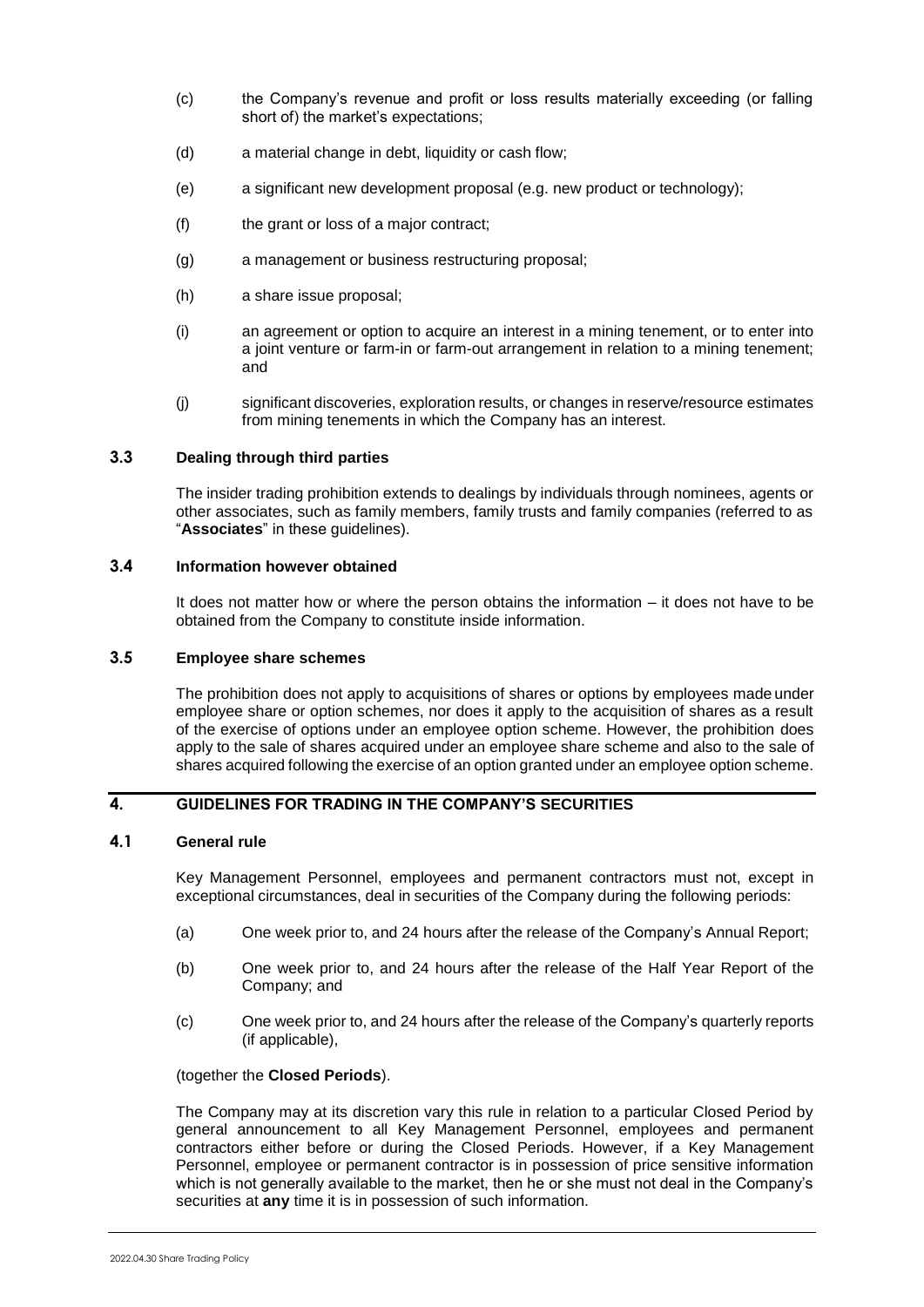### **4.2 No short-term trading in the Company's securities**

Key Management Personnel, employees and permanent contractors should never engage in short-term trading of the Company's securities except for the exercise of options where the shares will be sold shortly thereafter.

#### **4.3 Securities in other companies**

Buying and selling securities of other companies with which the Company may be dealing is prohibited where an individual possesses information which is not generally available to the market and is 'price sensitive'. For example, where an individual is aware that the Company is about to sign a major agreement with another company, they should not buy securities in either the Company or the other company.

### **4.4 Exceptions**

- (a) Key Management Personnel, employees and permanent contractors may at any time:
	- (i) acquire ordinary shares in the Company byconversion of securities giving a right of conversion to ordinary shares;
	- (ii) acquire Company securities under a bonus issue made to all holders of securities of the same class:
	- (iii) acquire Company securities under a dividend reinvestment, or top-up plan that is available to all holders or securities of the same class;
	- (iv) acquire, or agree to acquire or exercise options under an employee incentive scheme (as that term is defined in the ASX Listing Rules);
	- (v) withdraw ordinary shares in the Company held on behalf of the Key Management Personnel in an employee incentive scheme (as that term is defined in the ASX Listing Rules) where the withdrawal is permitted bythe rules of that scheme;
	- (vi) acquire ordinary shares in the Company as a result of the exercise of options held under an employee option scheme;
	- (vii) transfer securities of the Company already held into a superannuation fund or other saving scheme in which the restricted person is a beneficiary;
	- (viii) make an investment in, or trade in units of, a fund or other scheme (other than a scheme only investing in the securities of the Company) where the assets of the fund or other scheme are invested at the discretion of a third party;
	- (ix) where a restricted person is a trustee, trade in the securities of the Company by that trust, provided the restricted person is not a beneficiary of the trust and any decision to trade during a prohibited period is taken by the other trustees or by the investment managers independently of the restricted person;
	- (x) undertake to accept, or accept, a takeover offer;
	- (xi) trade under an offer or invitation made to all or most of the security holders, such as a rights issue, a security purchase plan, a dividend or distribution reinvestment plan and an equal access buy-back, where the plan that determines the timing and structure of the offer has been approved by the Board. This includes decisions relating to whether or not to take up the entitlements and the sale of entitlements required to provide for the take up of the balance of entitlements under a renounceable pro rata issue; (xii) dispose of securities of the Company resulting from a secured lender
	-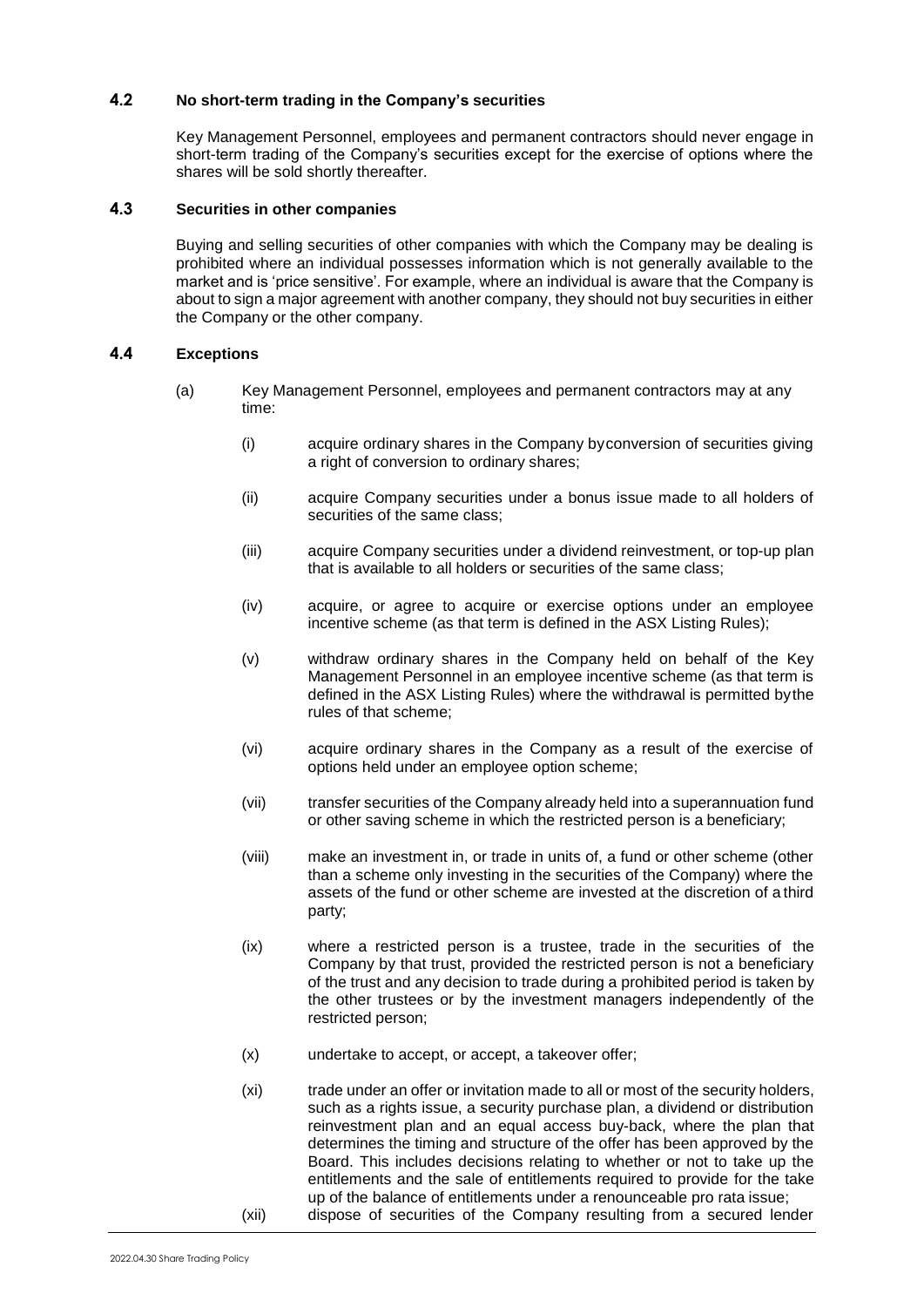exercising their rights, for example, under a margin lending arrangement;

- (xiii) exercise (but not sell securities following exercise) an option or a right under an employee incentive scheme, or convert a convertible security, where the final date for the exercise of the option or right, or the conversion of the security, falls during a prohibited period or the Company has had a number of consecutive prohibited periods and the restricted person could not reasonably have been expected to exercise it at a time when free to do so; or
- (xiv) trade under a non-discretionary trading plan for which prior written clearance has been provided in accordance with procedures set out in this Policy.
- (b) In respect of any share or option plans adopted by the Company, it should benoted that it is not permissible to provide the exercise price of options by selling the shares acquired on the exercise of these options unless the sale of those shares occurs outside the periods specified in paragraph [4.1.](#page-1-0)

Were this is to occur at a time when the person possessed inside information, then the sale of Company securities would be a breach of insider trading laws, even though the person's decision to sell was not influenced by the inside information that the person possessed and the person may not have made a profit on the sale. Where Company securities are provided to a lender as security by way of mortgage or charge, a sale that occurs under that mortgage or charge as a consequence of default would not breach insider trading laws.

#### **4.5 Notification of periods when Key Management Personnel, employees and permanent contractors are not permitted to trade**

The Company Secretary will endeavour to notify all Key Management Personnel, employees and permanent contractors of the times when they are not permitted to buy or sell the Company's securities as set out in paragraph [4.1.](#page-1-0)

## **5. APPROVAL AND NOTIFICATION REQUIREMENTS**

### <span id="page-3-0"></span>**5.1 Approval requirements**

- (a) Any employee or permanent contractor wishing to buy, sell or exercise rights in relation to the Company's securities must obtain the prior written approval of the Managing Director before doing so.
- (b) If any Key Management Personnel wishes to buy, sell or exercise rights in relation to the Company's securities, they must obtain the prior approval from the Chairman of the Board before doing so.

## <span id="page-3-1"></span>**5.2 Approvals to buy or sell securities**

- (a) All requests to buy or sell securities as referred to in paragraph [5.1](#page-3-0) must include the intended volume of securities to be purchased or sold and an estimated time frame for the sale or purchase.
- (b) Copies of written approvals must be forwarded to the Company Secretary prior to the approved purchase or sale transaction.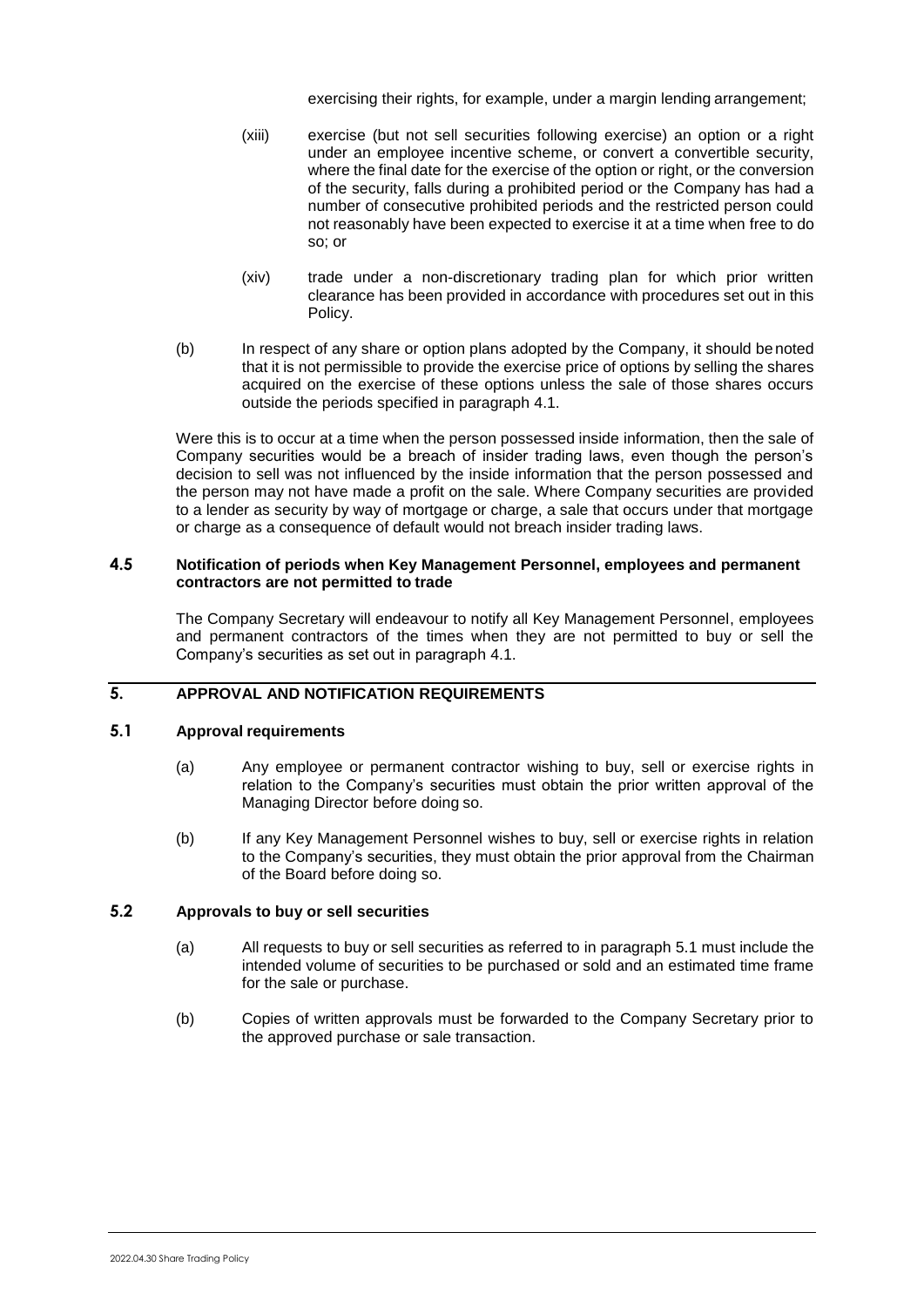### **5.3 Notification**

Subsequent to approval obtained in accordance with paragraphs [5.1](#page-3-0) and [5.2,](#page-3-1) any Key Management Personnel, employee or permanent contractor who (or through his or her Associates) buys, sells, or exercises rights in relation to Company securities **must** notify the Company Secretary in writing of the details of the transaction within two (2) business days of the transaction occurring. This notification obligation **operates at all times** and includes applications for acquisitions of shares or options by employees made under employee share or option schemes and also applies to the acquisition of shares as a result of the exercise of options under an employee option scheme.

## **5.4 Key Management Personnel, employees and permanent contractors sales of securities**

Key Management Personnel, employees and permanent contractors need to be mindfulof the market perception associated with any sale of Company securities and possibly the ability of the market to absorb the volume of shares being sold. With this in mind, the management of the sale of any significant volume of Company securities (i.e. a volume that would represent a volume in excess of 10% of the total securities held by the seller prior to the sale, or a volume to be sold that would be in excess of 10% of the average daily traded volume of the shares of the Company on the ASX for the preceding 20 trading days) by Key Management Personnel, employee or permanent contractor needs to be discussed with the Board and the Company's legal advisers prior to the execution of any sale. These discussions need to be documented in the form of a file note, to be retained by the Company Secretary.

## **5.5 Exemption from Closed Periods restrictions due to exceptional circumstance**

Key Management Personnel, employees and permanent contractors who are not in possession of inside information in relation to the Company, may be given prior written clearance by the Managing Director (or in the case of the Managing Director, by all other members of the Board) to sell or otherwise dispose of Company securities in a Closed Period where the person is in severe financial hardship or where there are exceptional circumstances as set out in this policy.

#### **5.6 Severe financial hardship or exceptional circumstances**

The determination of whether a Key Management Personnel, employee or permanent contractors in severe financial hardship will be made by the Managing Director (or in the case of the Managing Director, by all other members of the Board).

A financial hardship or exceptional circumstances determination can only be made by examining all of the facts and if necessary obtaining independent verification of the facts from banks, accountants or other like institutions.

#### **5.7 Financial hardship**

Key Management Personnel, employee or permanent contractor may be in severe financial hardship if they have a pressing financial commitment that cannot be satisfied other than by selling the securities of the Company.

In the interests of an expedient and informed determination by the Managing Director (or all other members of the Board as the context requires), any application for an exemption allowing the sale of Company securities in a Closed Period based on financial hardship must be made in writing stating all of the facts and be accompanied by copies of relevant supporting documentation, including contact details of the person's accountant, bank and other such independent institutions (where applicable).

Any exemption, if issued, will be in writing and shall contain a specified time period during which the sale of securities can be made.